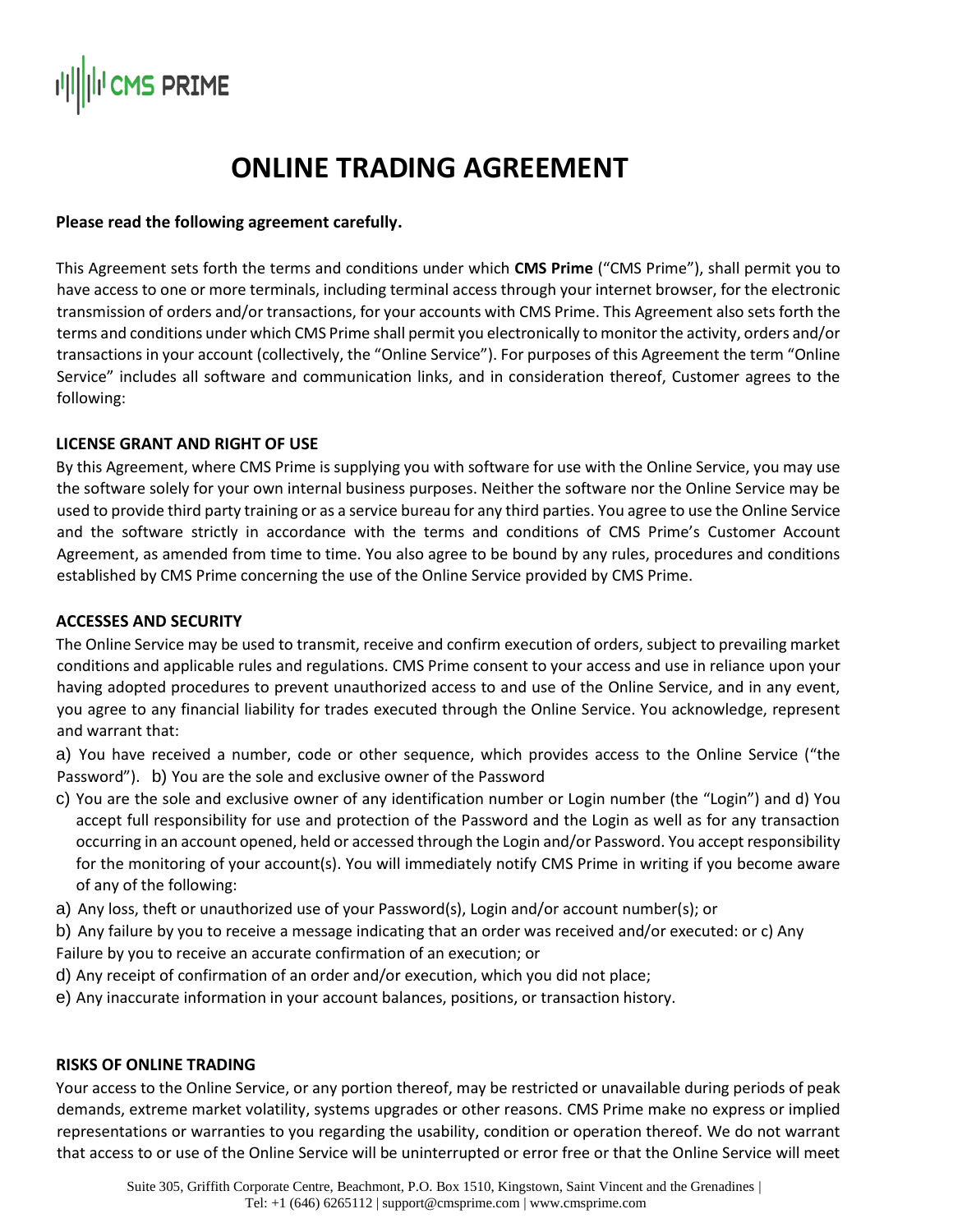## **|||||||IICMS PRIME**

any particular criteria of performance or quality. Under no circumstances including negligence, shall CMS Prime or anyone else involved in creating, producing, delivering or managing the Online Service be liable for any direct, indirect, incidental, special or consequential damages that result from the use of or inability to use the Online Service, or out of any breech of any warranty, including, without limitation, those for business interruption or loss of profits. You expressly agree that your use of the Online Service is of your sole risk, you assume full responsibility and risk of loss resulting from use of, or materials obtained through, the Online Service, neither CMS Prime nor any of CMS Prime's directors, officers, employees, agents, contractors, affiliates, third party vendors, facilities, information providers, licensors, exchanges, clearing organizations or other suppliers providing data, information, or services, warrant that the Online Service will be uninterrupted or error free; nor does CMS Prime make any warranty as to the results that may be obtained from the use of the Online Service or as to the timeliness, sequence, accuracy, completeness, reliability or content of any information, service, or transaction provided through the Online service. In the event that your access to the Online Service or any portion thereof, is restricted or unavailable, you agree to use other means to place your orders or access information, such as calling a CMS Prime representative. By placing an order through the Online Service, you acknowledge that your order may not be reviewed by a registered representative prior to execution, you agree that CMS Prime is not liable to you for any losses, lost opportunities or increased commissions that may result from your inability to use the Online Service to place orders or access information.

#### **MARKET DATA AND INFORMATION**

Neither CMS Prime nor any provider shall be liable in any way to you or to any other person for: Any inaccuracy, error or delay in, or omission of any such data, information or message or the transmission or delivery of any such data, information or message; or b) Any loss or damage arising from or occasioned by any such inaccuracy, error, delay, omission, nonperformance, interruption in any such data, information or message, due to either to any negligent act or omission or to any condition of force majeure or any other cause, whether or not within CMS Prime's or any provider's control. CMS Prime shall not be deemed to have received any order or communication transmitted electronically by you until CMS Prime has actual knowledge of such order or communication.

#### OVER-THE-COUNTER TRADING

Customer understands that Over-the-counter ("OTC") products in currencies are not traded on exchanges as there is no central clearing mechanism to guarantee OTC trades. CMS Prime may apply its own risk analysis in deciding whether to participate in a particular market where its credit must stand behind each trade. Depending on the policies adopted by CMS Prime as counter-party, the company may decline to execute an order placed by a customer. CMS Prime will rely on their own knowledge of market prices in agreeing to an execution price. The execution price obtained for a customer to a large extent will reflect the true market price of a particular currency. While the OTC market as a whole is highly liquid, certain currencies, are less frequently traded and for this reason, CMS Prime may take longer to fill an order or may obtain an execution price that differs widely from the market.

#### **REPRESENTATIONS**

You acknowledge that from time to time, and for any reason, the Online Service may not be operational or otherwise unavailable for your use due to servicing, hardware malfunction, software defect, service or transmission interruption or other cause, and you agree to hold CMS Prime and any provider harmless from liability of any damage which results from the unavailability of the Online Service. You acknowledge that you have alternative arrangements, which will remain in place for the transmission and execution of your orders, in the event, for any reason, circumstances prevent the transmission and execution of all, or any portion of, your orders through the Online Service. You represent and warrant that you are fully authorized to enter into this Agreement and under no legal disability which prevent you from trading, and that you shall remain in compliance with all